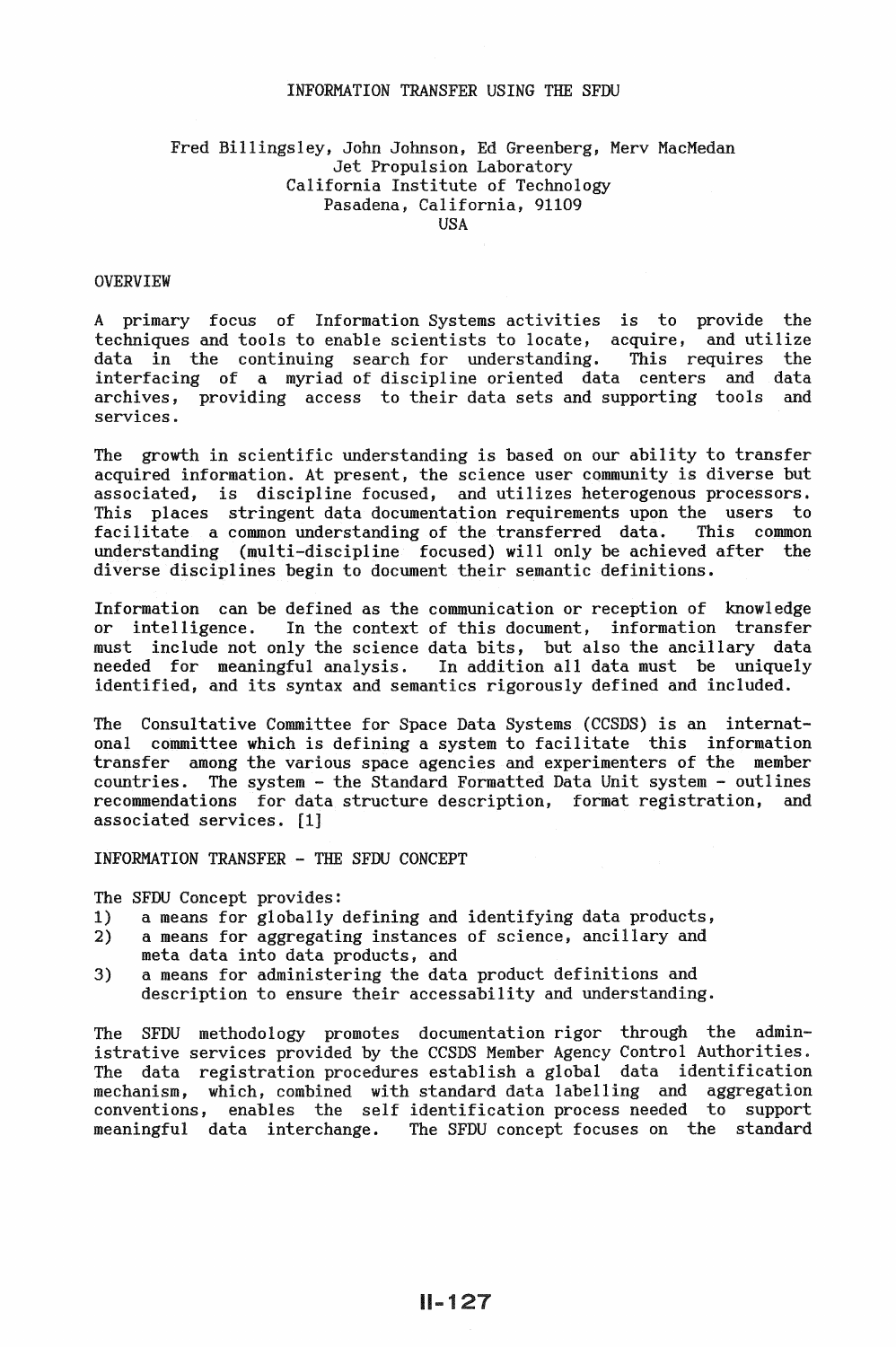labeling of data to enhance the transmission, storage, and manipulation of the data contained therein. The contents may be in any arrangement that The contents may be in any arrangement that can be expressed in a precise way.

In fulfilling the above provisions, the SFDU system is designed to provide three types of services:

The SFDU Structure Services Standardized labeling techniques Standardized aggregation discipline Data Services Standard format description technique Standardized interface to recipient Methods of numerical data conversion Information Services Standard method for registering and disseminating: Format descriptions Vocabulary and dictionaries Related data

Taxonomy and Structuring

The taxonomy of information transfer ranges from single data elements to completely identified and defined products. A data element is an completely identified and defined products. individually named item of data that is used in a processing algorithm. Elements are collected and structured into data objects (aggregations of elements or groups) and units (aggregations of objects) with identifying SFDU labels. Data units range in complexity from simple messages to entire collections of space-acquired data plus ancillary data from a mission. A data product consists of units containing not only the data. but data data product consists of units containing not only the data, but data<br>formats and representations, data element dictionaries, cataloging data element dictionaries, information, etc.

The fundamental structure used for carrying the various kinds of data is a Type-Length-Value Object (TLVO). This is a self identified and self This is a self identified and self<br>CSDS labelling rules. It consists of delimited data object which follows CCSDS labelling rules. It consists of a fixed length label followed by a variable length value field. The basic a fixed length label followed by a variable length value field. The basic<br>structure of the object is given in the figure below. The two fields of structure of the object is given in the figure below. the label are: a) the TYPE field (which includes the reference name of the description of the value field) and, b) the LENGTH field (which provides the length of the value field). The value field may contain data elements or embedded TLVOs.

|       |  | Type:Length : CAID V C SP DDPID : Length of Value : 12:8 bytes |  |
|-------|--|----------------------------------------------------------------|--|
|       |  |                                                                |  |
|       |  | Data Elements                                                  |  |
| Value |  | Ωr                                                             |  |
|       |  | more TLV Objects                                               |  |
|       |  |                                                                |  |

#### Structured TLV Data Object

In the TYPE field, the Control Authority Identifier (CAID) identifies the CA office which maintains the format definition. The VERSION (V) field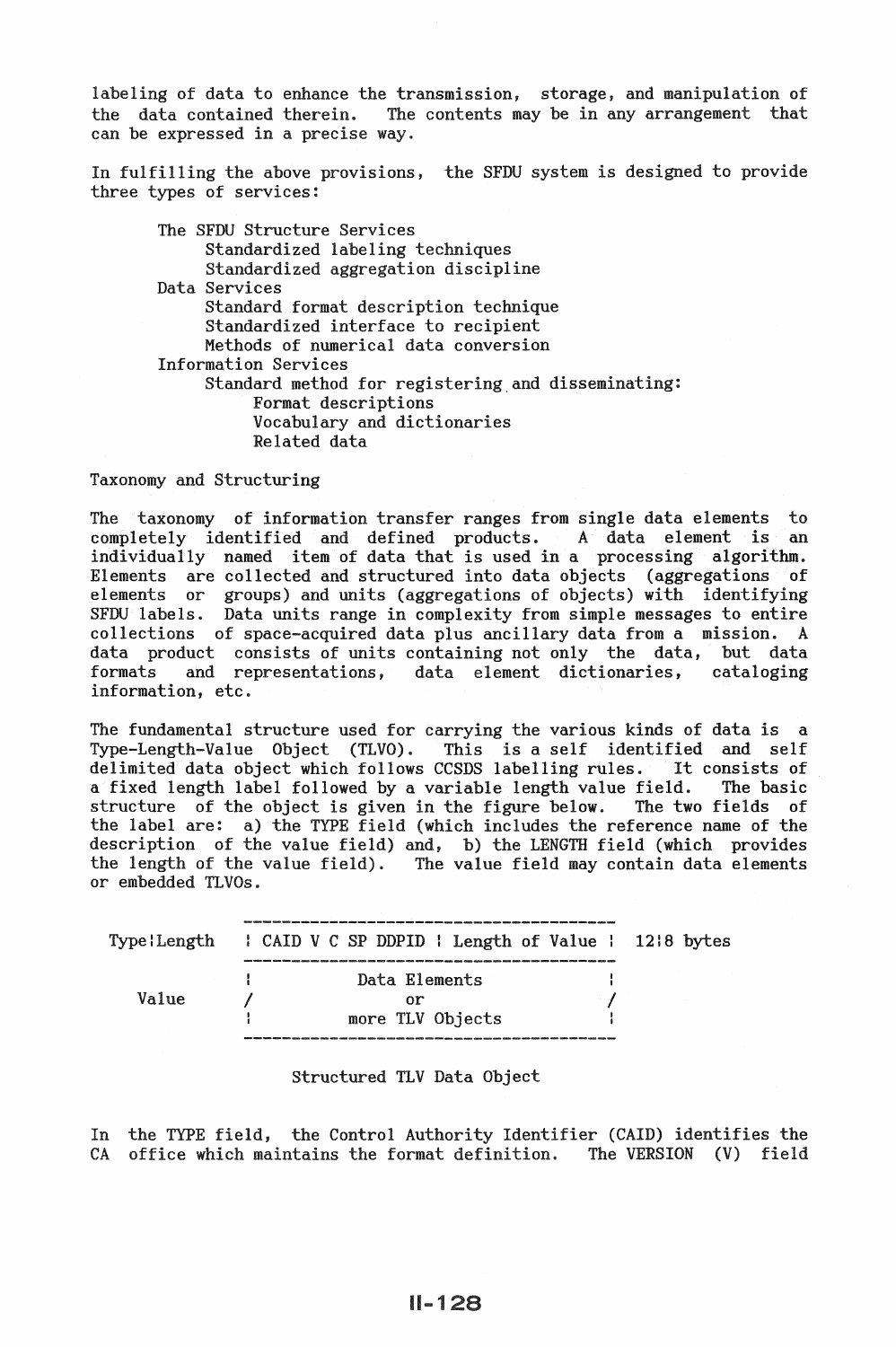gives the structure of the label, the CLASS (C) field gives a high level classification of the content of the value field, and SP denotes two spare<br>characters. The Data Definition Package Identifier (DDPID) uniquely The Data Definition Package Identifier defines (within a CA) the package which contains the complete definition of<br>the data object. The CAID and the DDPID together (called the Control The CAID and the DDPID together (called the Control Authority and Data Definition Package Identifier or ADI) provide globally unique identification and definition of the object.

When the value field consists of data elements, the ADI identifies the appropriate Data Description Package (DDP) describing the (user) data. Alternately, it may contain additional TLVOs, in which case the ADI identifies the label processor. TLVOs may be nested arbitrarily deeply, forming data products or Standard Formatted Data Units (SFDU).

If a data product, consisting of several classes of objects where the total<br>length is not known, is to be created, then aggregation by reference is length is not known, is to be created, then aggregation by reference used. There are several such methods available, as well as the aggregation by envelope used when the length is known.

Data Definition

The Data Definition Package (DDP) structure and content is the subject of current study by the CCSDS. The intent is to supply the data product user The intent is to supply the data product user with the conceptual or logical description of the data as well as the format and representation of the data. This information will be packaged with the data such that a suite of standard software, conforming to SFDU<br>recommendations, at the user's installation can transform the data to at the user's installation can transform the data to conform to his machine architecture and can present standard views for applications.

The content of the DDP will include categories of information such as the following:

- 1) Data Entity Dictionaries (DED) which include semantic information.
- 2) Data Definition Records (DDR) which contain the data object formats and representations.

The DDP can be kept in a library and accessed as needed through the ADI of a TLVO being processed. In the case of archives, the DDP information may be kept with the data and sent along with an order.

Data Product Formation

Data products are structures arranged according to a specific taxonomy to improve one's ability to understand and process the information contained therein. To facilitate aggregation, identification, and definition, standard labels are employed to form a succession of Standard Formatted Data Units (SFDUs) and TLVOs into a product. The term data product is synonymous with data unit although data product normally refers to a iarger collection of data.

The method for formulating a data product for transfer is to assemble all of the required data in the desired order and construct an "envelope" or container that aggregates the combination, binding the enclosed data into a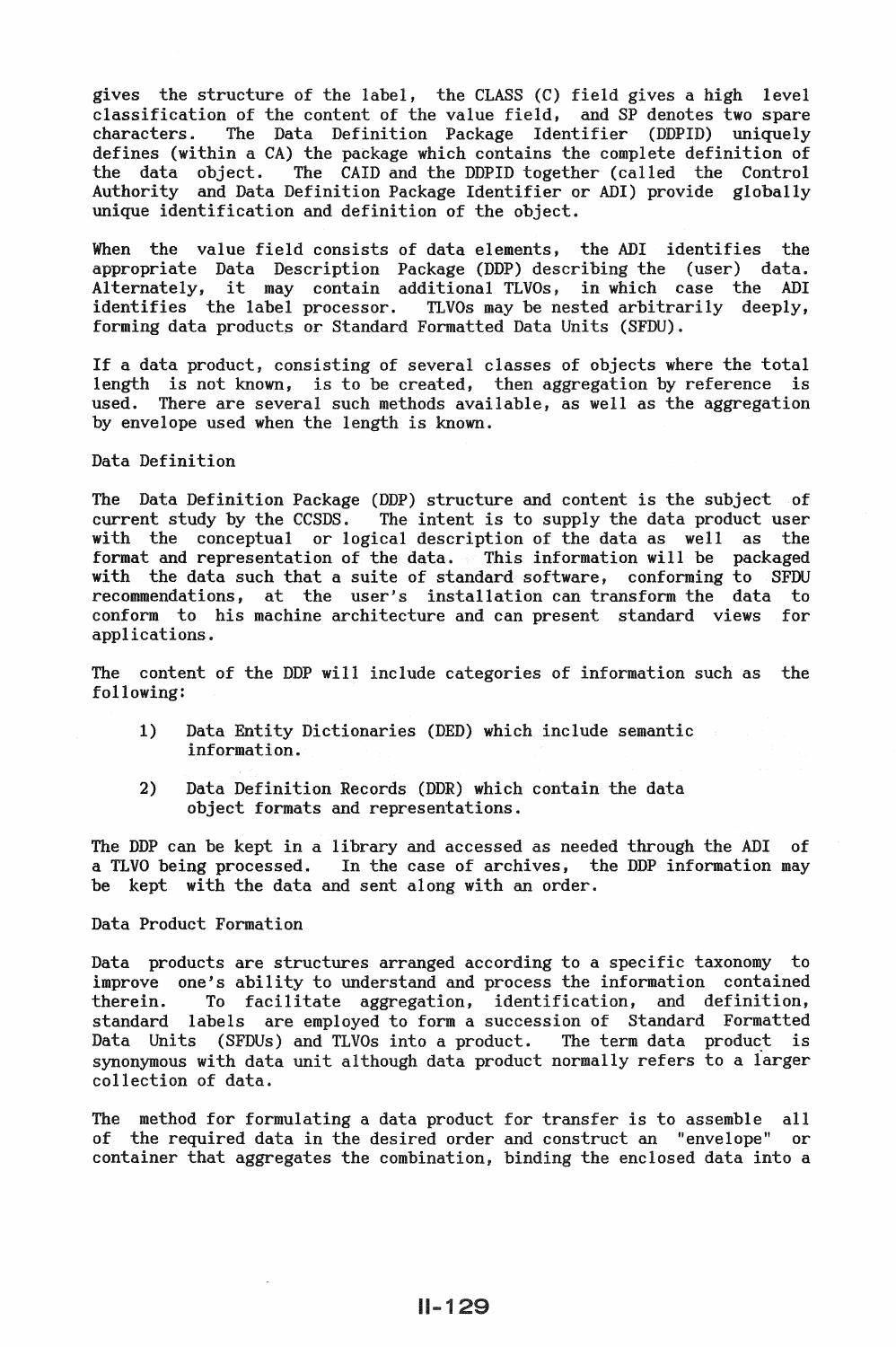named and delimited data product. It is required that the labeling technique utilized in the "envelope" be globally recognizable and interpretable to ensure that the contents of the data product are readable.

SFDU construction rules have been defined to define how aggregations of TLVOs can be assembled. This enables data products to be assembled from This enables data products to be assembled from "standardized" TLVO data objects (modules) such as headers, DDPs, and ancillary data objects which are specially formulated to supply the necessary data required by a system service (e.g. data catalog systems).

See References [2], [3],[4] for a formal description of the construction rules.

The various types of data which might be transferred may be grouped into (at least) four general categories:

Selection (catalog search) items The main data file Ancillary data pertaining to the main file Data structure items

Each of these categories involve the system services in potentially unique ways.

Selection - these include information about the data instance which will be used in catalogs and which will be searched during the process of finding a file to meet specific criteria. They will typically be included with the main file and passed to the catalog function without modification.

Main Data - the data file which is the subject of the transfer.

Ancillary - This is information of use to the experimenter in interpreting the main data or to any SFDO with which it is associated. This includes data such as conditions of observation of the main file data, calibrations, units. It typically will not invoke any services action, but is available on request. Some of these, such as predefined units, may be found in a data element dictionary and not passed with the main file. Others, such as engineering parameters, are more instance-specific and may be passed with the main file.

Data definition package - This includes two types of information: 1) ancillary definitions pertaining to the data items (the data element dictionary), and 2) format description items. These latter may take two basic forms: 1) items which completely describe the format of the SFDO with which it is associated; 2) items which complete a generic format description, to be passed to the generic format at run time. The former description, to be passed to the generic format at run time. items are typically found in a format library and not passed with the data file; the latter, such as array sizes, are passed with the data file to complete the format definition for the specific instance involved.

### FORMAT DESCRIPTION - THE TSDL

A data description language, the Transfer Syntax Description Language (TSDL) is being developed as one approach toward describing the data files. [5], [6] Following is a brief overview of the intended TSDL capabilities.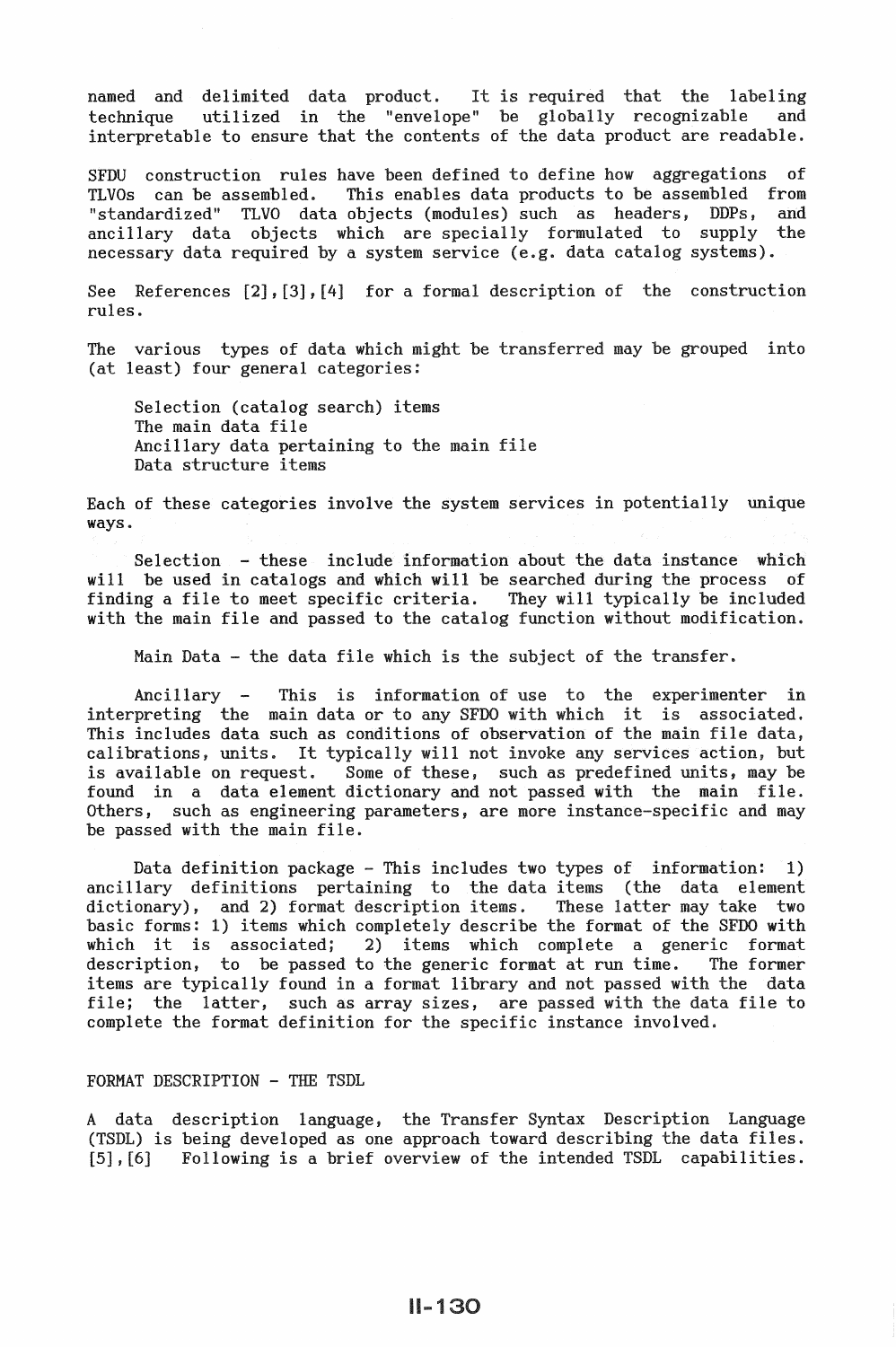These capabilities, not found in other data descriptions, serve as the reason for developing the TSDL.

TSDL is conceived as a media-independent, content-independent tool for<br>the transfer of information between dissimilar computer systems. It is the transfer of information between dissimilar computer systems. NOT a tool for the internal processing of information. It does not require the insertion of data field terminators, or any change in a user data file, and thus may be used to describe archived files. Machine numerical forms may be used and described, without modification. It permits the sender to may be used and described, without modification.<br>describe the transferred information and to information and to send this description<br>part of the transfer file. It permits the separately or as an integral part of the transfer file. It permits the description of both character and bit field information in fixed- (without delimiters) or variable-width (delimited) fields or subfields. It variable-width (delimited) fields or subfields. It<br>the identification of fields and subfields by arbitrarily further permits the identification of fields and subfields by arbitrarily<br>long names and labels which serve to give meaning to the data. In long names and labels which serve to give meaning to the addition. it provides for the definition and labeling addition, it provides for the definition and labeling of complex structures and commutated data.

TSDL Structure

Punctuation symbols used are as follows:

- $\langle \rangle$ indicates a logical entity<br>indicates optionally present
- [ ]
- { } indicates optional repetition
- ( ) indicates grouping

The TSDL Module consists of Core, Extension, and Data records. The Core contains information about the module and data as a whole, and the Extension carries interrelationships. the desriptions of the data fields and their

<Module> ::=<Core> [<Extension>] [{<Datal>}] ... [{<Datan>}]

The Core and Extension records each consist of a seies of segments having a single Backus-Nauer (BNF) form:

<Core> ::={<Segment>}

<Extension> ::={<Segment>}.

Each segment consists of a Length-Type-Value series of fields:

 $\text{Segment}$  ::=  $\text{Clength}$   $\text{Gag}$  IS1  $\text{CsegValue}$  ISn where

Tag is the segment Type (Name) SegValue is the Segment data contents  $IS(1-4)$  is an ASCII information separator The Length field (2 bytes) is the length of the Segment, from the [Tag] to the *IS,* inclusive.

The TSDL may be considered as Keyword-driven, where the TSDL keywords are the segment tags. A standard, recognizable, group of segment tags is This of specification-defined Tags plus user-defined Tags. Similarly, the which a given instance may be assembled. a TSDL Module from a relatively small group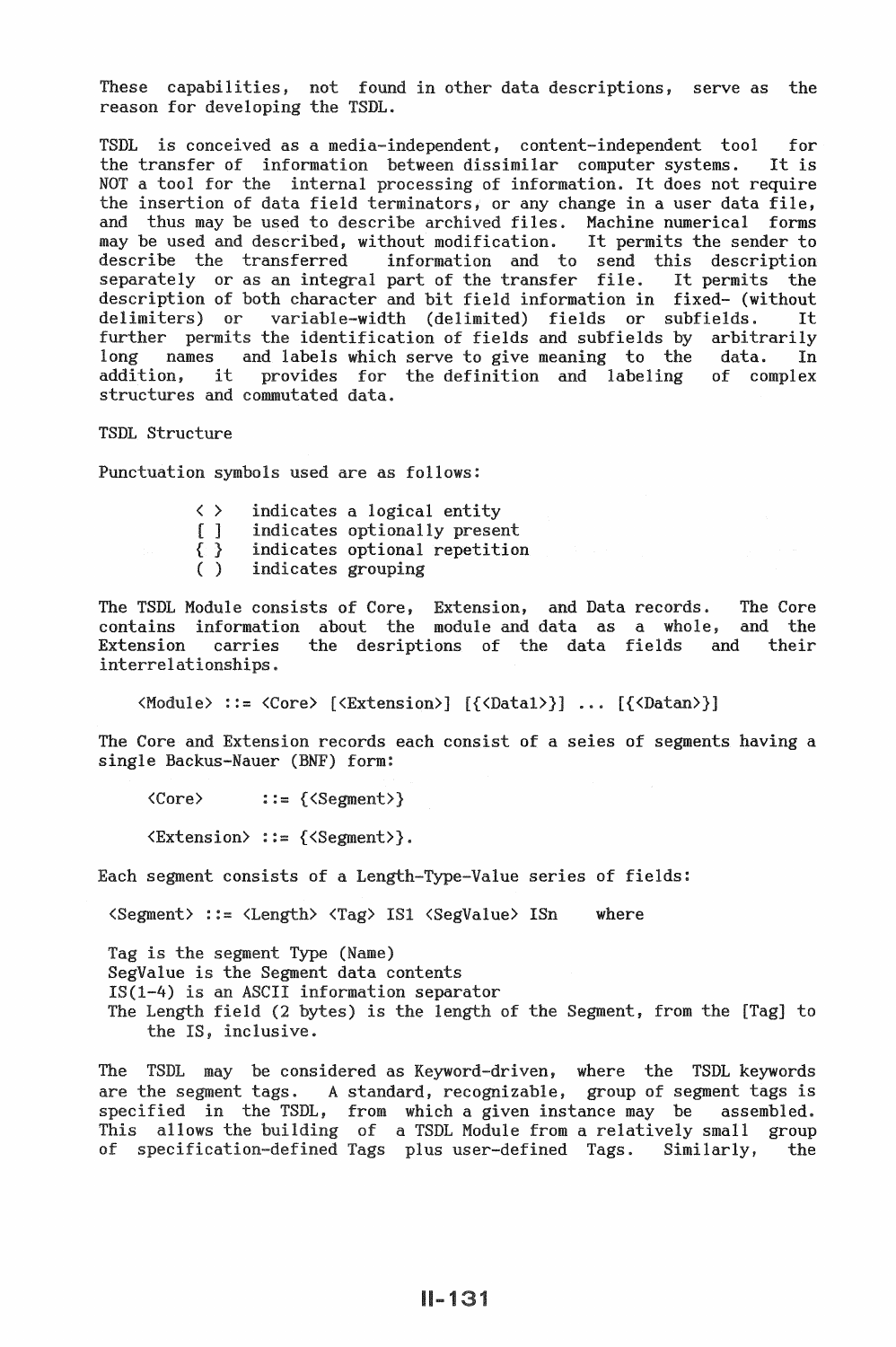user may define keywords (Labels) for the data fields of the user records. These fields are described by the TSDL and may be located by application<br>software using the labels as keywords. Thus, only those Tags and Labels software using the labels as keywords. necessary for the instance need be included. This approach provides a more flexible and extensible descriptive form than pre-defined descriptive formats.

Data Field Structure Description

The philosophy behind the structure definitions is that in a transmitted series of bytes, there is no inherent logical structure, grouping of the bytes or to any numerical or logical forms recognized by computers. Therefore, everything must be defined. either to the

The data field structures are described in a series of entries Type Definitions which are related to the corresponding data fields through labels as follows: called

New variables, arrays and complex data field structures may be defined once in a Structure segment or a Type segment and subsequently used:

STRUCT IS1 <label>, [<type>] : {<Type Definition>)} TYPE ISl ,{(<label>,<Type Definition>)}

Attributes for the variables or data fields may be carried in a Domain Segment.

Type definitions describe the Integer, Real, Character, or other form of the data field. Type definitions are nested in the sense that definitions of previously-defined structures or fields may be included by reference, using a preceding asterisk, in the definitions:

STRUCT ISl <Label> *,* : [{\*<Labell>}] [{<Type Definition>}]

where Labell is a previously-defined Label.

Record Format segments are used to describe data records, and are structured as:

RECFMT IS1 <Xref>, {(<Label>,<Width>,<Offset>,<Type Definition>)}

Xref is the identifier of the data record being described. Labels are the user-defined field or other aggregate labels. Width is the width of a data field. Offset is the offset of the field from the beginning of the data record.

The structures of externally-defined fields may be referenced using the EXAF (External Authority and Format) segment:

EXAF IS1  $\{\langle \text{Label}\rangle, \langle \text{Authority}\rangle, \langle \text{Format ID}\rangle\}$  where

Label is the user-defined label for this instance, Authority is the external authority being referenced, and Format ID is its format reference in the external definition.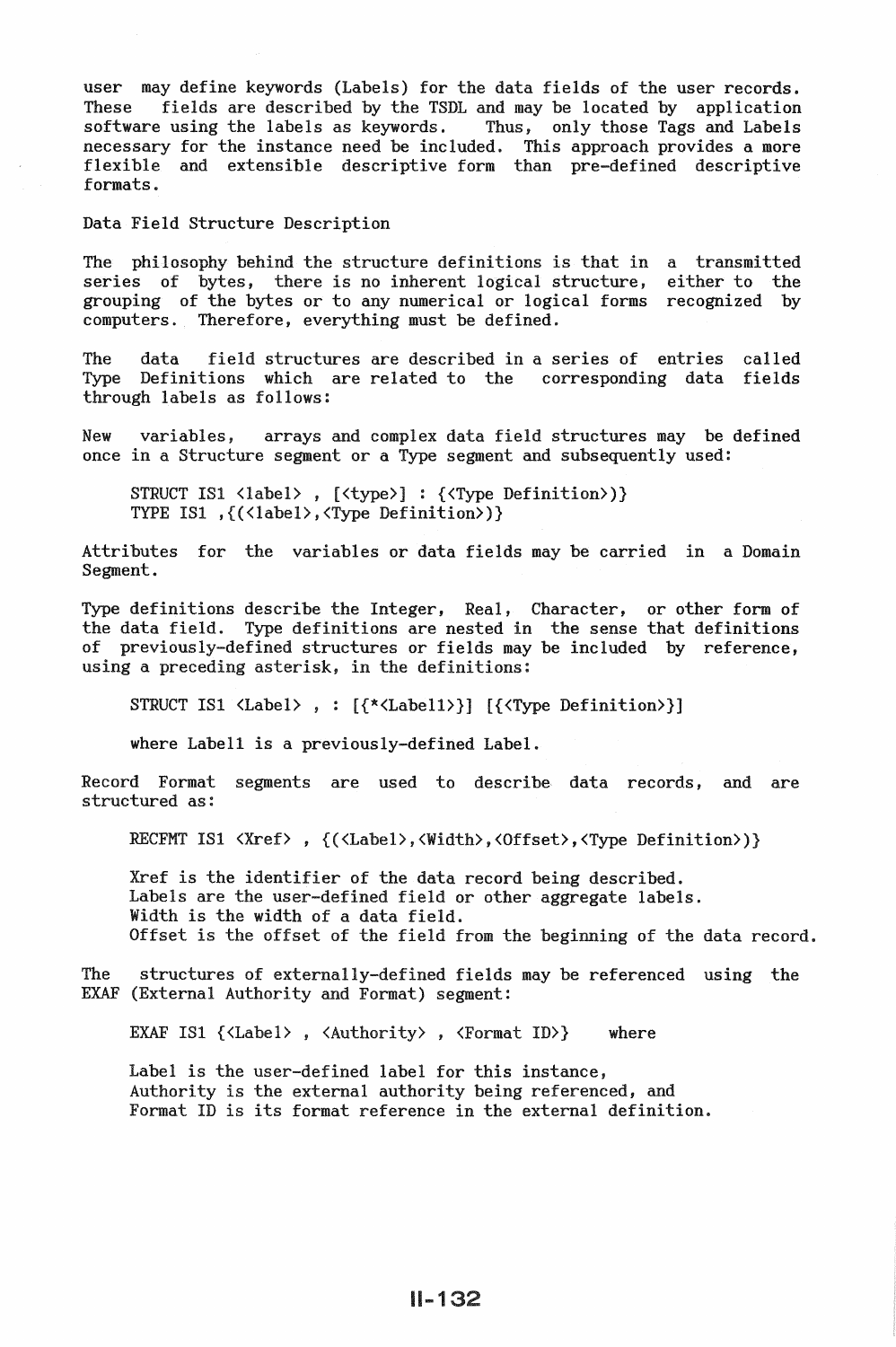# Dataflds

The DATAFLDS segment contains an optionally parenthesized list of the user data field labels, to whatever depth the user desires, allowing a nested to whatever depth the user desires, allowing a nested<br>incture definition. The allowable set of labels are  $field(sufficient)$  structure definition. those specified in the user application specification. The same labels are used in the TYPE, RECFMT, STRUCT, EXAF, DOMAIN, and the logical description segments to allow correlation of the various descriptions.

Hierarchical and Network Stsuctures

The parenthesized Dataflds form will describe a field-subfield type of hierarchical structure. An alternate method of description is to provide a list of node labels in a preorder traverse sequence from a single root representing the entire section of data, plus an ordered list of the last node of preorder traverse sequences beginning at each node (including leaf nodes). These two sequences are carried in the TRAV(erse) and LASTNODE segments.

Network structures may be described by cutting the structure into a hierarchical tree, and sending this plus a list of the cut links, using the LINKLIST Segment.

Relational Structures

Relational structures may be decomposed into a set of orthogonal relational tables. The structure of the lines of these tables may be described using the Structure segment. The column headings may be described using the Structure segment. The column headings may be given as labels in a Dataflds segment, and are the data entry names.

STRUCT: <TableLabel>,Table:<Typdefl>,<Typdef2>, ... ,<Typdefn> DATAFLDS:<Xref>,<TableLabel>(<ColHdg1>,<ColHdg2>, ... ,<ColHdgn>)<br>RECEMT: <Xref>.\*<TableLabel>where RECFMT:  $\langle$ Xref>, \* $\langle$ TableLabel>

the DATAFLDS and RECFMT Xref field refers to data records by that name,<br>and the RECFMT form indicates that each row has the form specified in the the RECFMT form indicates that each row has the form specified in the TableLabel Struct segment.

Machine and language independence will be accomplished by: 1) defining the transfer as a series of bytes, thus eliminating media byte-interchange problems such as the VAX vs IBM tape formats; 2) providing methods for defining binary data fields such as machine representations in such a way that suitable new target representations may be constructed; 3) defining a canonical interface as a pair of ASCII tables which describe the data records in such a manner that data fields may be located, read, and converted to the desired representations on the target machine, using the desired target programming language or DBMS.

The canonical interface is not part of the TSDL specification, as it is expected that the application will wish to define this interface to suit the language being used. The task of the TSDL is to transmit the information required to build the tables. The canonical ASCII interface tables are expected to have contents such as the following: